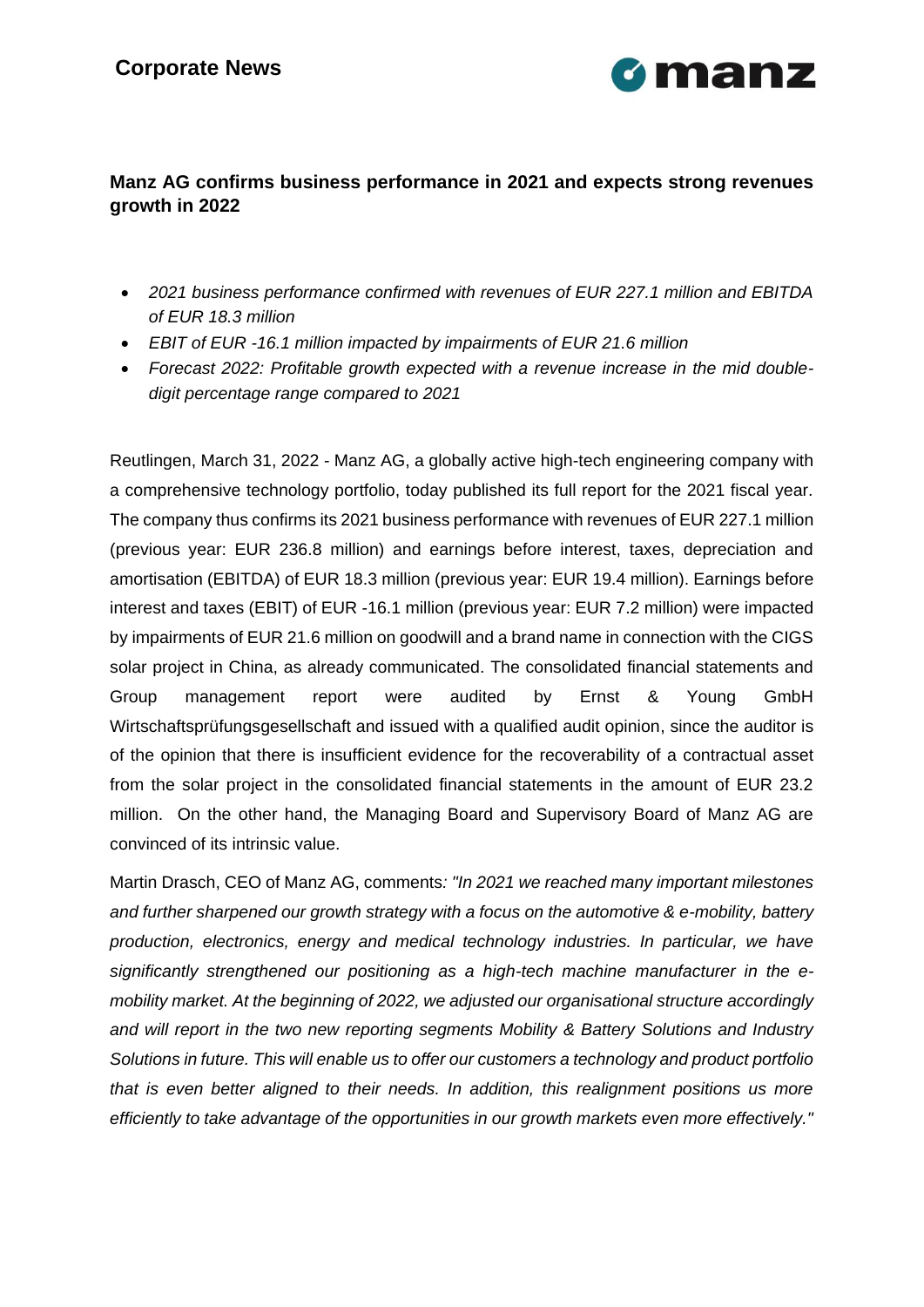## **Corporate News**



As part of the restructuring of Manz AG, the current COO Jürgen Knie will leave the company by mutual agreement on 31 March 2022 to pursue new career opportunities. *"We would like to take this opportunity to say goodbye to our valued colleague on the Managing Board, Jürgen Knie. Mr. Knie worked very successfully for Manz AG for more than 11 years, including more than 8 years as Managing Director of our location in Slovakia and almost 3 years as COO of Manz AG. We thank him very much for his commitment and integrity over all these years and wish him all the best for his private and professional future,"* said Martin Drasch.

For 2022, the Managing Board anticipates profitable growth due to the overall positive industry outlook in the countries and markets relevant to Manz AG. The extent to which the war in Ukraine will affect the overall economic and industry-specific conditions in 2022 cannot currently be reliably estimated due to considerable uncertainties and the high level of dynamism. Compared to 2021, a significant increase in revenues in the mid double-digit percentage range, an EBITDA margin in the mid to upper positive single-digit percentage range and an EBIT margin in the low to mid positive single-digit percentage range are forecast. This forecast does not yet include an agreement with the Chinese contractual partner on the completion of the CIGS*fab* project. At segment level, the Executive Board expects revenue in the Mobility & Battery Solutions segment to double compared to the previous year and an EBIT margin in the low to mid positive single-digit percentage range. For the Industry Solutions segment, an increase in revenue in the lower double-digit percentage range and an EBIT margin in the low to mid positive single-digit percentage range are expected.

The complete report for the 2021 financial year is available for download as of today on the company website [www.manz.com](http://www.manz.com/) in the Investor Relations / Publications section.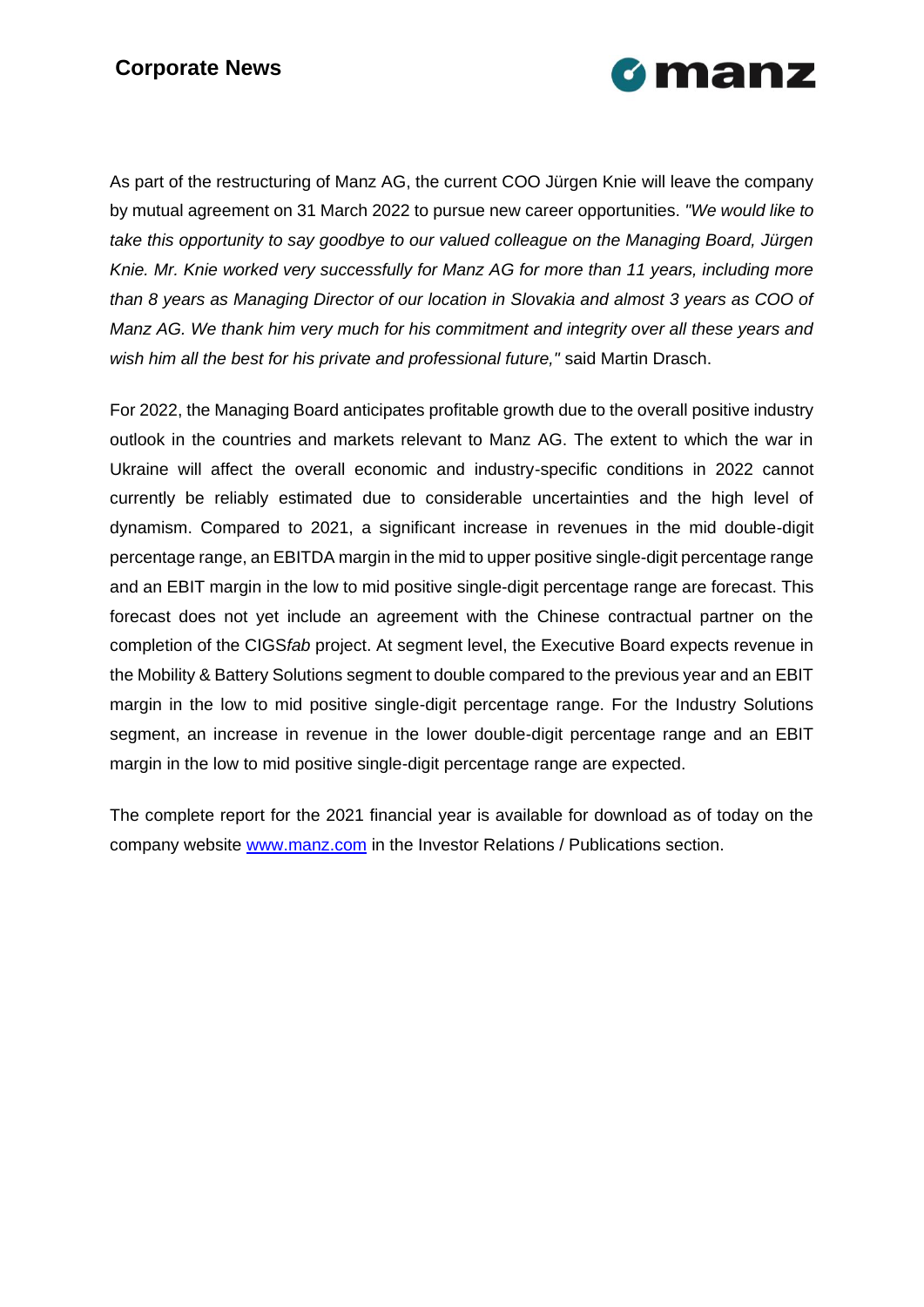

| in EUR million                | 2021    | 2020   | Δ          |
|-------------------------------|---------|--------|------------|
| <b>Group Revenue</b>          | 227.1   | 236.8  | $-4.1%$    |
| Solar                         | 5.3     | 23.2   | $-77.1%$   |
| <b>Electronics</b>            | 96.5    | 90.7   | $+6.4%$    |
| <b>Energy Storage</b>         | 77.6    | 64.7   | $+20.0%$   |
| <b>Contract Manufacturing</b> | 24.7    | 37.0   | $-33.5%$   |
| Service                       | 23.0    | 21.2   | $+8.4%$    |
| <b>EBIT Group</b>             | $-16.1$ | 7.2    | $-322.3\%$ |
| Solar                         | $-31.1$ | $-7.8$ | $-295.8%$  |
| <b>Electronics</b>            | $-4.8$  | $-5.4$ | $+10.4%$   |
| <b>Energy Storage</b>         | 1.7     | 6.9    | $-75.9%$   |
| <b>Contract Manufacturing</b> | 16.0    | 12.2   | +30.6%     |
| Service                       | 2.1     | 1.3    | +59.9%     |
| <b>EBITDA Group</b>           | 18.3    | 19.4   | $-5.5%$    |
| Solar                         | $-5.9$  | $-5.1$ | $-15.1%$   |
| <b>Electronics</b>            | $-1.1$  | $-1.0$ | $-16.4%$   |
| <b>Energy Storage</b>         | 5.5     | 10.3   | -46.8%     |
| <b>Contract Manufacturing</b> | 16.9    | 13.1   | $+29.4%$   |
| Service                       | 2.9     | 2.1    | +38.9%     |

# **Revenues, EBITDA and EBIT 2021 in comparison to the previous year**